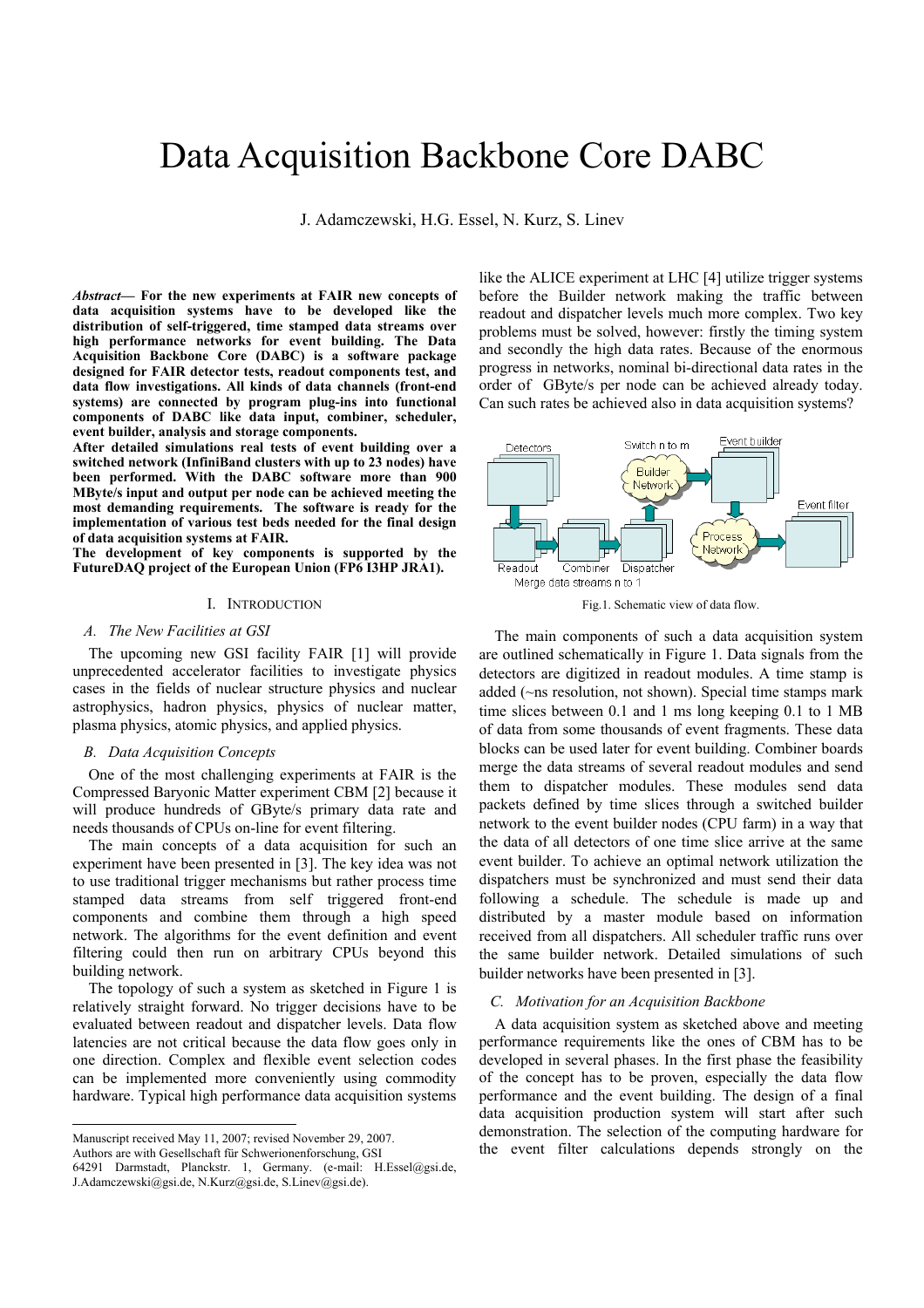developments on the market and will be finalized in a later phase.

For the first phase a test bed for FAIR detectors, readout components, data flow investigations (switched event building) and, last but not least, controls is needed. In this first phase the dispatcher boards are built as PCIexpress cards plugged into standard PCs which perform the event building. The software for that is designated as a data acquisition backbone core (DABC). It is a backbone because it does not include the front-end systems. It is a core which provides interfaces to plug in custom code for the handling of nearly arbitrary front-end systems.

Because of the required flexibility the DABC could be also useful as general purpose data acquisition package.

#### II. DEVELOPMENT OF DABC

## *A. Hardware Setup Use Case*

An example of a hardware setup to be handled by DABC is shown in Figure 2. It represents the full data chain as shown in Figure 1 at small scale. Front-end boards typically keep sampling digitizers, whereas combiner and dispatcher boards have fast data links controlled by FPGAs. Prototypes of these boards are under test as they are a first generation of modules needed for the CBM or other experiments. InfiniBand as event building network has been chosen because of its high performance which is a factor of 10 better than Gigabit Ethernet. DABC must prove that it can really operate with such a high throughput. Other networks like Ethernet are supported as well.



Fig.2. Hardware setup with data chain from front-ends to PCIexpress cards.

## *B. DABC Design*

The topology of software components of DABC are sketched in Figure 3 in a coarse grain. Depending on the performance requirements (data rates of the front-end channels) one may connect one or more front-ends to one DABC node. From a minimum of one PC with Ethernet up to medium sized clusters all kinds of configuration are possible. One may separate input and processing nodes or combine both tasks in each machine using bi-directional links depending on CPU requirements.



Fig.3. Logical structure of DABC.

The data of one event or time slice from the input channels of each PC, like Ethernet or PCI modules, is sent by a scheduler to one receiver node where it is composed, sorted, tagged and so on. Receivers then may send composed data to further analysis or archive nodes. Using a separate network improves the data throughput.

As mentioned above, the DABC should not be very specific to front-end systems. As a consequence it must provide convenient mechanisms to integrate application specific code, for example to handle front-end hardware or data formats. DABC is written in C++. Plug-ins are implementations of interfaces defined by DABC or subclasses of DABC classes.

Figure 4 shows in more detail a setup of components together with application plug-ins. Threads run on the input nodes to get data (input), combine/transform/check it locally (combiner thread), and send it over network to the event building nodes (scheduler/sender threads) where it is received (receiver threads); events are built (builder thread) and analyzed (analysis thread). At any step of this data flow one may want to optionally store data on disk, mainly for debugging purposes.



Fig.4. Data flow engine with application plug-ins.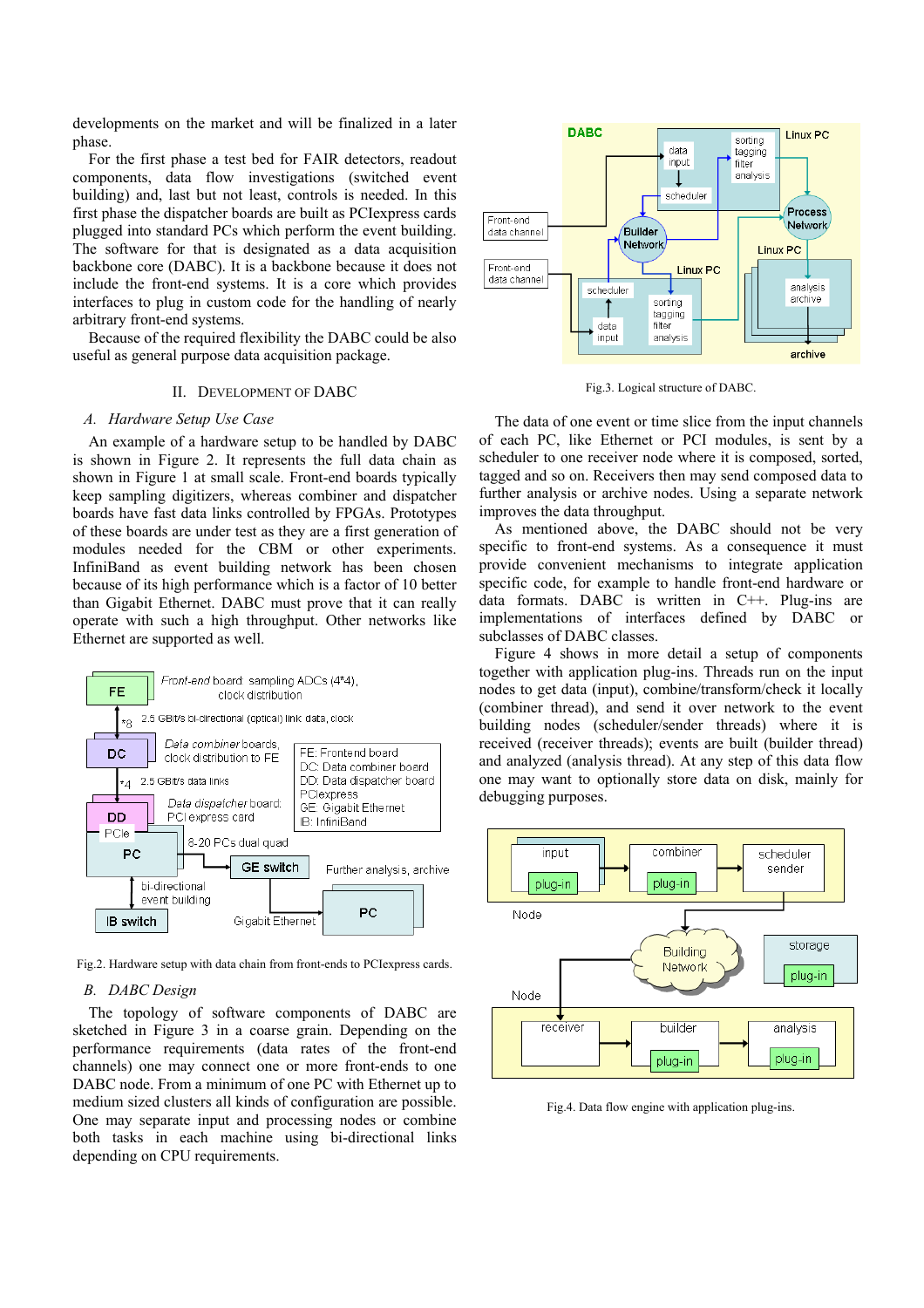# *C. Implementation*

The basic component is a *module* which gets access to data buffer queues through *ports*, processes them, and outputs them to output ports as shown in Figure 5. The data queues are controlled by a central data manager which allows processing buffers by modules running on the same node without the need of copying. The transport component in this case propagates only references.

If a port is connected to a remote port, the transport and device components do the transfers. Transport and device components are implemented for Ethernet and InfiniBand. Others could be added, like Myrinet. On one node more than one input data stream can be merged into new buffers because modules can have several input ports.



Fig.5. Module communication through ports.

Module components can run in separate threads to utilize multiple CPUs or in one thread, which is faster because no synchronization is needed. Data processing functions of the module are called by an action event manager shown in Figure 6.



Fig.6. Thread synchronization and module control.

The data flow is controlled by buffer resources (queues) handled through the transports. A device, like a socket device, can control several transports. Once a queue buffer is filled, the transport sends a signal to the *ActionEvent manager*, which in turn calls the *processInput* function of the module associated through a port. Similarly, commands can be sent to the *ActionEvent manager*, which calls the associated module function.

The last thread in the chain, normally the network sender, needs an additional back pressure mechanism to avoid resource exhaustion at the receiver side. This mechanism is implemented in the data flow engine.

#### *D. Data Flow Engine*

As shown by the InfiniBand performance evaluations (see next section) this network is very powerful in optimizing non-synchronized data traffic. In these test measurements, the receiver nodes always have enough queue buffers. However, if in real operation the receiver nodes are busy with other calculations like event building, it is necessary to hold the senders. This is achieved by the back pressure mechanism shown in Figure 7.

When an output port is connected to a network device it can no longer be synchronized by signals. Instead the sending node must get feedback information from the receiver. When the consumer thread requests a buffer from its input port the port implicitly - after a number of requests - sends a feedback message to inform the senders of the receive queue status. The producer thread is blocked by the output port if there are not enough resources on the receiver side, or continues if the availability of resources is signalled by a feedback message.



Fig.7. Data flow control by back pressure.

The Wait, Send, and Receive components are completely provided by DABC. Separating the pure send/receive tasks from producers and consumers allows running these components in real-time priority tasks. This is necessary when the senders must follow an exact time schedule with an accuracy of  $\sim$ 10 us. In this case the new PREEMPT\_RT realtime patches including a high precision timer for the Linux kernel (standard in kernel 2.6.21) must be used.

In scheduled transfer mode the feedback may not be needed under normal operation because the schedule avoids conflicts at the receivers. The resource status of the receivers is part of the information sent by all nodes to the master controller calculating and distributing the schedule. Therefore the feedback mechanism can be disabled.

#### III. MEASUREMENTS

Before the start of the design of DABC very detailed measurements and tests of hardware and software components were performed.

## *A. InfiniBand Hardware and Software Setup*

We evaluated InfiniBand (IB) as an excellent candidate for event building over network in a first prototype of DABC. InfiniBand provides high data rates with low CPU utilization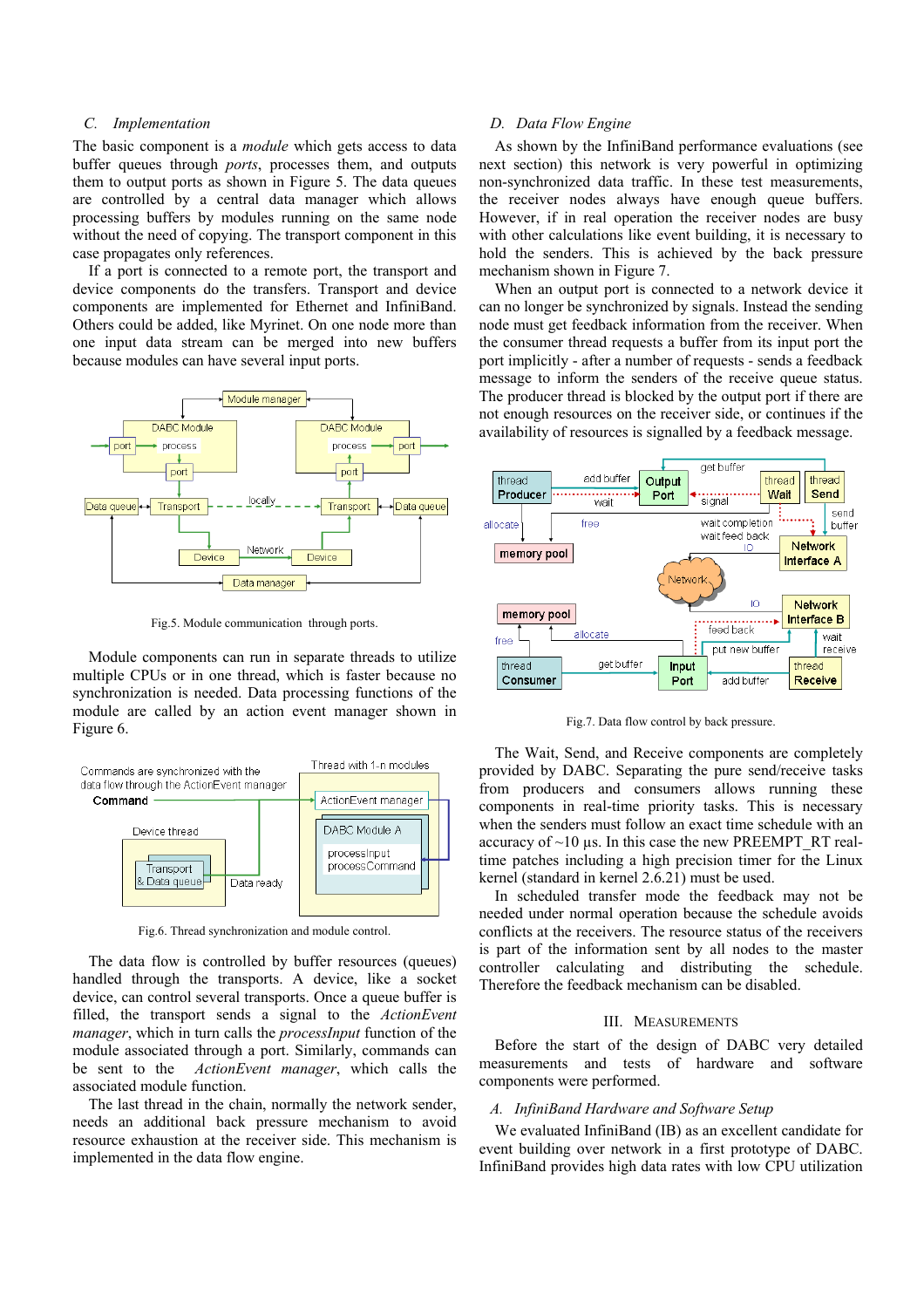(few %), guaranteed delivery, and low latency (few µsec). A small test cluster of four nodes (dual Opteron) was installed at GSI in November 2005. Each node of that cluster is equipped with a Mellanox MHES18-XT InfiniBand Host Channel Adapter (HCA). The nominal data rate of such adapters is 10 Gbit/s in full duplex mode.

All software required to configure and operate InfiniBand networks is collected in the OpenFabric Enterprise Distribution OFED (version used: 1.2.pre), developed by the OpenFabrics Alliance [5]. Several user-level programming interfaces (API) were investigated and tested.

The low level *InfiniBand Verbs* programming interface included in the OFED package provides direct access to the HCA functionality from user space (so-called kernel bypass). Its most important functionalities are non-blocking zero-copy data transfer, remote direct memory access (RDMA) and (unreliable) hardware multicast.

The *User Direct Access Programming Library* (uDAPL), developed by the DAT collaborative [6] was inspired by IB functionality. Therefore it has many similarities with *Verbs* API. Since uDAPL uses a peer-to-peer communication paradigm, multicast is not supported.

The *Message Passing Interface* (MPI) is widely used in the field of parallel computing. It defines an API for fast exchange of data between computing nodes. The MPI over InfiniBand project MVAPICH [7] provides non-blocking zero-copy data transfer and hardware IB multicast.

## *B. InfiniBand Benchmarking*

A test application was written to evaluate InfiniBand performance with all mentioned APIs. This test application is capable of generating different kinds of traffic patterns over InfiniBand, in both synchronized and non synchronized mode. In synchronized mode the clocks of the nodes are synchronized. The senders perform time scheduled data transfers. This avoids congestions at the receiver nodes. Figure 8 shows results of an all-to-all traffic pattern, where each node transfers data to all other nodes including itself according to a round-robin schedule with synchronization. The dependency of achieved data rates per node on the packet size for the three APIs is presented.



InfiniBand APIs (4 to 4 nodes).

All APIs provide good performance and reach 900 MByte/s for packet sizes greater than 64K. Since *Verbs* has less API overhead, it reaches such data rate already at 8K packet size and a further 950 MByte/s with 16K packets.

#### *C. Scaling on Larger Cluster*

To extend the measurements to larger clusters, a cooperation with the Forschungszentrum Karlsruhe has been established. Twenty-three double dual-core Opteron machines were available connected by an InfiniBand SilverStorm (QLogic) switch.



Fig. 9. Network utilization with different number of nodes.

Figure 9 shows the scaling of non synchronized all-to-all transfers from 5 to 10 and 23 nodes, relative to 5 nodes (100%). Remarkably the throughput with 6-10 KB buffers scales with nearly no loss indicating the InfiniBand network is able to optimize such traffic. The throughput falls to 84% at large packet sizes indicating non-resolvable collisions.

The effect of scheduling (synchronizing the senders) is shown as squares in Figure 9 (Verbs 23 nodes sync). With synchronization the throughput can be enhanced for large buffers because now collisions are avoided. Using *Verbs* the synchronized throughput on 23 nodes is even slightly larger than the non synchronized throughput with uDAPL on 5 nodes. On the four nodes at GSI we see no effect of synchronization. One can expect that the benefit of scheduling increases with the number of nodes. Up to 24 nodes can be connected through one single switch chip. Therefore a more challenging test has to be performed on clusters with considerably more nodes.

#### *D. DABC Event Building Performance*

A data flow chain as shown in Figure 4 with four data generators as data input per node, one combiner per node and one event builder per node has been implemented using the DABC core and plug-in mechanism. The result for InfiniBand and Gigabit Ethernet (GE) is shown in Figure 10 in comparison to the test program (Verbs test, same as in Figure 8). With GE only 70 MByte/s can be achieved, while 900 MByte/s can be achieved with InfiniBand. The CPU utilization is only 50% (dual CPU!). This result proves that the core does not slow down the data throughput as derived with plain test programs (Verbs Test). However, it takes more CPU time, and the packet size must be above 32 KByte.